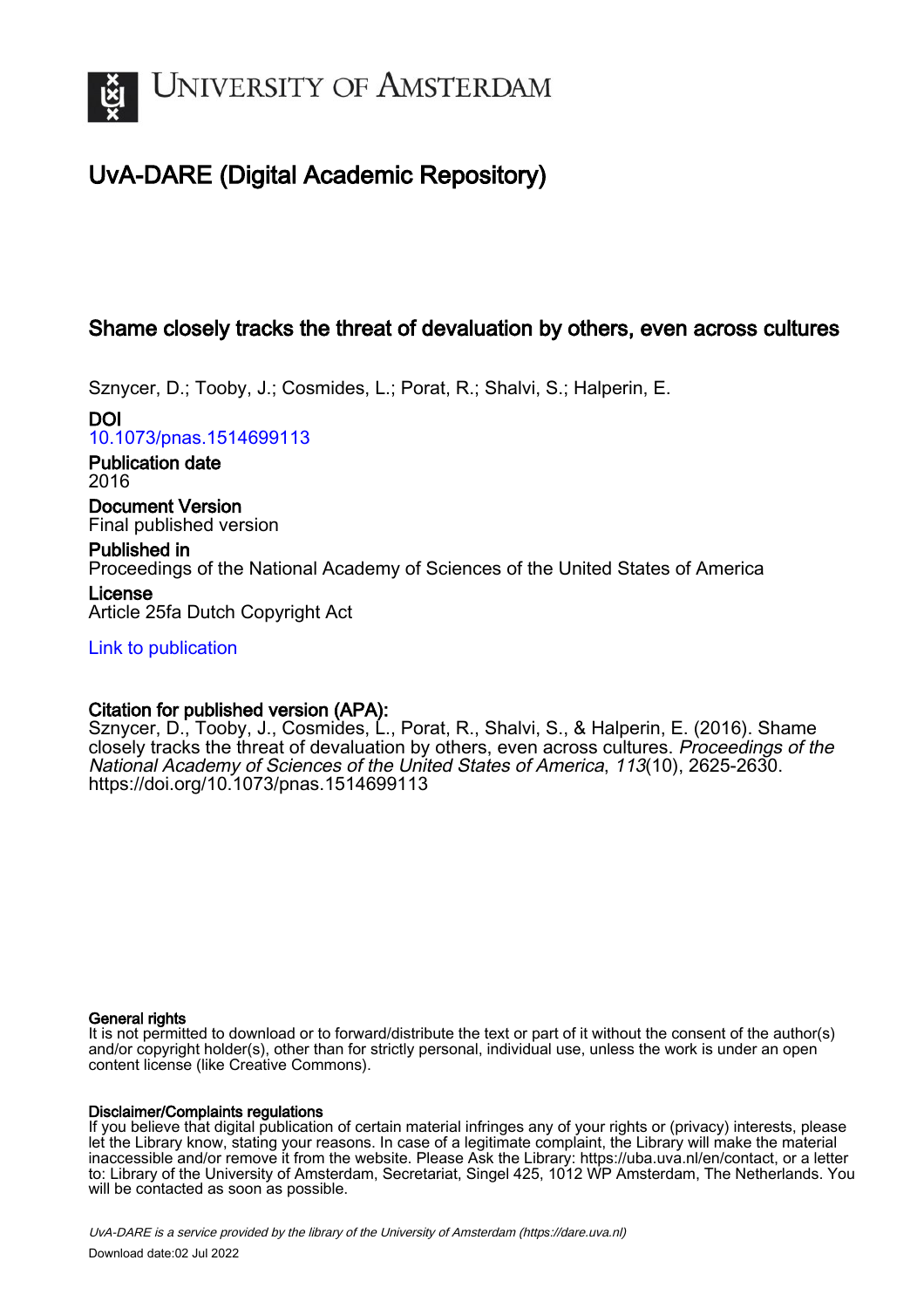CrossMark

# Shame closely tracks the threat of devaluation by others, even across cultures

Daniel Sznycer<sup>a, 1</sup>, John Tooby<sup>b</sup>, Leda Cosmides<sup>a</sup>, Roni Porat<sup>c,d</sup>, Shaul Shalvi<sup>e, f</sup>, and Eran Halperin<sup>c</sup>

<sup>a</sup>Department of Psychological and Brain Sciences, Center for Evolutionary Psychology, University of California, Santa Barbara, CA 93106-9660;<br><sup>b</sup>Department of Anthropology, Center for Evolutionary Psychology, University o Israel; <sup>e</sup>Center for Experimental Economics and political Decision Making (CREED) and Department of Psychology, University of Amsterdam, 1018 WB Amsterdam, The Netherlands; and <sup>f</sup>Psychology Department, Ben Gurion University of the Negev, Beer Sheva 8410501, Israel

Edited by David Buss, Department of Psychology, University of Texas at Austin, Austin, TX, and accepted by the Editorial Board January 19, 2016 (received for review July 24, 2015)

We test the theory that shame evolved as a defense against being devalued by others. By hypothesis, shame is a neurocomputational program tailored by selection to orchestrate cognition, motivation, physiology, and behavior in the service of: (i) deterring the individual from making choices where the prospective costs of devaluation exceed the benefits, (ii) preventing negative information about the self from reaching others, and (iii) minimizing the adverse effects of devaluation when it occurs. Because the unnecessary activation of a defense is costly, the shame system should estimate the magnitude of the devaluative threat and use those estimates to cost-effectively calibrate its activation: Traits or actions that elicit more negative evaluations from others should elicit more shame. As predicted, shame closely tracks the threat of devaluation in the United States ( $r = .69$ ), India ( $r = .79$ ), and Israel ( $r = .67$ ). Moreover, shame in each country strongly tracks devaluation in the others, suggesting that shame and devaluation are informed by a common species-wide logic of social valuation. The shame–devaluation link is also specific: Sadness and anxiety emotions that coactivate with shame—fail to track devaluation. To our knowledge, this constitutes the first empirical demonstration of a close, specific match between shame and devaluation within and across cultures.

shame | emotion | valuation | culture | evolutionary psychology

In all known foraging societies past and present, humans have lived embedded in dense networks of cooperative and competilived embedded in dense networks of cooperative and competitive interactions, a condition that is believed to have prevailed during the evolution of our species (1–3). Individuals in such social ecologies suffered or prospered depending on the summed effects of the choices of others—such as when and how often to share food, to provide care for another's child, to defer in conflicts, and so on. Ancestrally, the difference between an individual reproducing successfully, struggling, or dying early would have depended (in part) on the degree to which others traded off their own welfare for the welfare of that individual.

Over the last fifty years, evolutionary researchers have identified a number of selection pressures that favored the evolution of decision systems that regulate welfare trade-offs between individuals, including kin selection (4), reciprocity/exchange (5, 6), risk-pooling (2), parenting (7), mating (8), externality management (9), and the asymmetric war of attrition (10). These theories, in turn, led to the empirical discovery of various choice architectures that evolved to produce best-bet welfare trade-off decisions given the information available to the actor about a potential recipient [e.g., how to respond to cues of genetic relatedness; how to respond to cues predicting the recipient's ability to effectively assert and defend her or his interests; how to respond to cues indicating a potential partner tends to cheat or free-ride (11–16)].

In short, favorable valuation by others was a critical resource for our ancestors. The more weight others place on the individual's welfare relative to their own, the better off that individual will be; they will sacrifice more for that individual's benefit, and forgo more actions that would benefit themselves but harm that individual. In contrast, when new cues are detected that reveal the individual to be less valuable or less able to defend her interests, less weight will be placed on her welfare by the people with whom she interacts. She will have been devalued. As a result, such an individual will be helped less and harmed more. Indeed, ancestrally, social devaluation and exclusion would have entailed severe fitness costs (17, 18). This makes information that would cause others to lower their valuations of the individual a threat to fitness, and hence a selection pressure likely to have left its signature on the human neural architecture.

Indeed, an evolutionary theory of the function and architecture of the emotion of shame logically emerges from considering the functional demands placed on our ancestors by their social ecology (19–24). According to what we will call the "information threat theory of shame," shame is an emotion program that evolved to manage the evolutionarily recurrent threat of devaluation due to adverse information reaching others (19–24). This theory incorporates and integrates elements from several evolutionary researchers (19–23, 25), and stands in contrast to the prominent view that shame is inherently maladaptive or pathological (26, 27). By "emotion" we are not referring simply to subjective feeling states. Instead, we apply the evolutionary view that emotions consist of neurally based programs whose control logic was tailored by natural selection to coordinate cognitive, motivational, behavioral, and physiological mechanisms to respond to particular evolutionarily recurrent adaptive problems (28–30): in the case of shame, to defend against devaluation (19–24).

#### **Significance**

Prominent theories of shame hold that shame is inherently maladaptive. However, direct tests of the fit between shame and its probable target domain have not previously been conducted. Here we test the alternative hypothesis that shame, although unpleasant (like pain), serves the adaptive function of defending against the social devaluation that results when negative information reaches others—by deterring actions that would lead to more devaluation than benefits, for example. If so, the intensity of shame people feel regarding a given item of negative information should track the devaluation that would happen if that item became known. Indeed, the data indicate a close match between shame intensities and audience devaluation, which suggests that shame is an adaptation.

Author contributions: D.S., J.T., and L.C. designed research; D.S. and S.S. performed research; D.S. analyzed data; and D.S., J.T., L.C., R.P., S.S., and E.H. wrote the paper. The authors declare no conflict of interest.

This article is a PNAS Direct Submission. D.B. is a guest editor invited by the Editorial Board.

<sup>&</sup>lt;sup>1</sup>To whom correspondence should be addressed. Email: [dsznycer2@gmail.com.](mailto:dsznycer2@gmail.com)

This article contains supporting information online at [www.pnas.org/lookup/suppl/doi:10.](http://www.pnas.org/lookup/suppl/doi:10.1073/pnas.1514699113/-/DCSupplemental) [1073/pnas.1514699113/-/DCSupplemental](http://www.pnas.org/lookup/suppl/doi:10.1073/pnas.1514699113/-/DCSupplemental).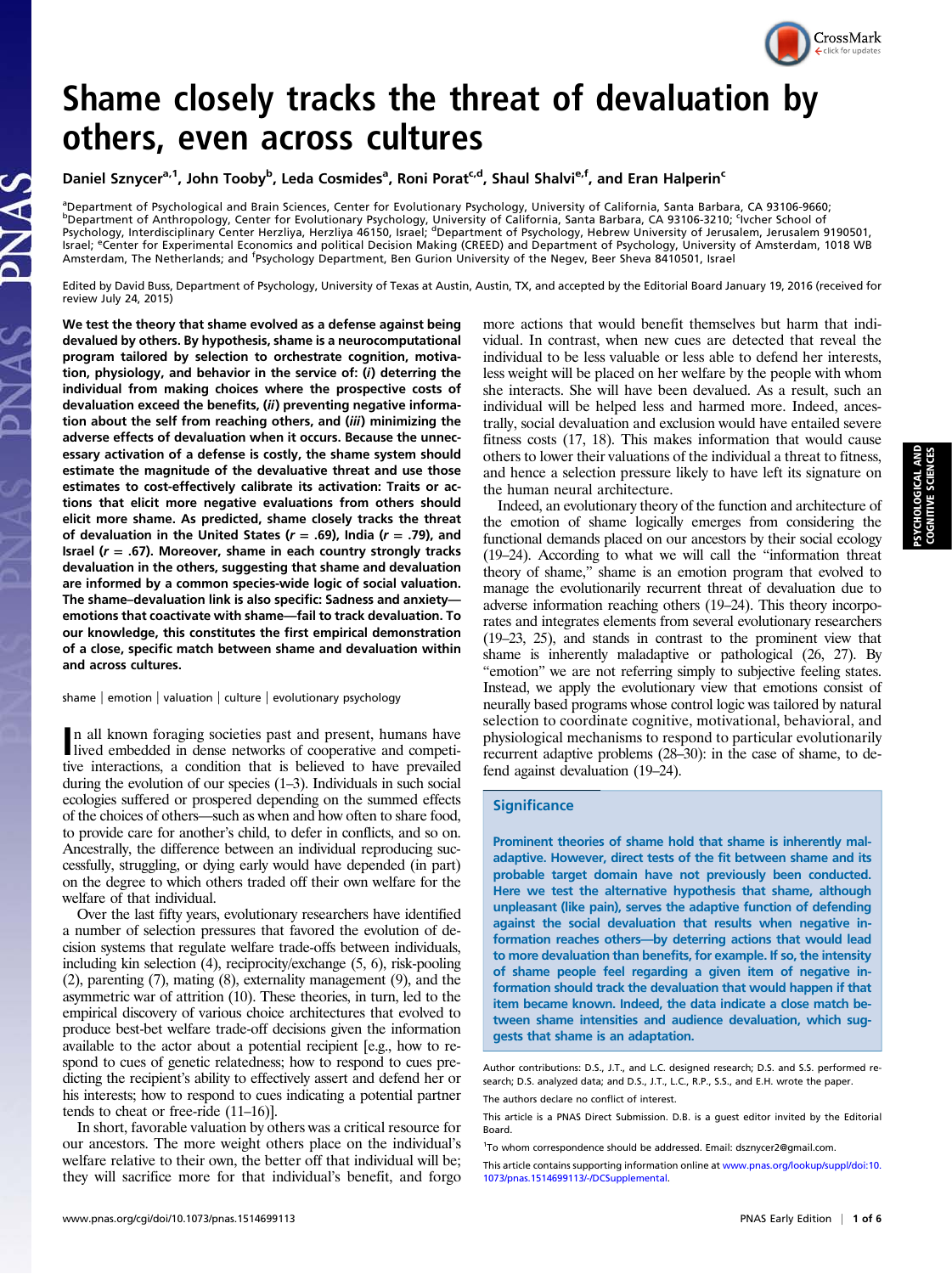According to the information threat theory, shame is elicited by the prospect or actuality of negative information about the individual reaching others. Its neurocognitive architecture is designed to: (i) deter the individual from taking courses of action that would cost more in terms of social devaluation than the payoffs the action would otherwise yield;  $(ii)$  limit the extent to which others learn about and spread potentially damaging information;  $(iii)$  limit the degree and the costs of any ensuing social devaluation; and, if devaluation occurs,  $(iv)$ mobilize the individual to respond adaptively to the new social landscape.

Existing findings on shame are consistent with this theory. Shame motivates one to avoid behaviors that could cause devaluation and to conceal damaging information (31). When damaging information is discovered, the shamed individual withdraws (32), accepts subordination (33, 34), shows appeasement behavior (35), increases cooperativeness (36, 37), and upregulates cortisol (38) as well as proinflammatory cytokines to defend against infection (39). This is accompanied by a stereotyped nonverbal display (22, 40, 41). It may also be accompanied by aggression (42, 43), which would be expected if social benefits are no longer as abundantly provided because of being valued, but must instead be bargained for by threatening harm (44).

Although the hypothesis that shame evolved because it served an adaptive function might seem self-evident, a prominent theory of shame—attributional theory—holds that this emotion is maladaptive (26, 27). Shame is, after all, associated not only with aggression but also with debilitating conditions, such as anxiety, depression, and paranoid ideation (26, 33). (We note, however, that these correlates might equally be caused by the prospect or actuality of devaluation, rather than by the emotion of shame per se.) According to one version of the attributional theory, shame is about how the "self" views itself; that is, shame is not caused by concerns about others' evaluations of the individual. If concerns about others' evaluations sometimes emerge, they are thought to be a consequence of shame, not a cause of it: "people focus on others' evaluations because they are feeling shame, not vice versa" (45, p. 349).

Here we report tests of a core prediction of the information threat theory: If shame evolved as a defense against devaluation due to negative information, then when one anticipates the release of items of negative information, those items that elicit more devaluation among members of the audience should elicit proportionately more shame. Indeed, because one of the key functions of the shame system is to evaluate alternative future courses of action, the close tracking of devaluation by shame should occur even in the complete absence of communication between the audience (whose devaluation is the problem) and the individual guiding her choices based on anticipated shame. Decisions about actions must be made in advance of observing feedback about one's actions. Thus, asking subjects to imagine how much shame they would feel in various situations is not a convenient but ecologically invalid assay of shame—the anticipated or imagined shame is precisely the ecologically valid magnitude predicted by the theory to track degree of devaluation.

A well-engineered shame system should track devaluation incrementally and closely. The underactivation of shame would lead to maladaptive choices where (for example) the costs of the resulting devaluation exceed the benefits of the action that provoked the devaluation. Similarly, as with any defensive system, an overactivation of shame would entail diminishing or even negative returns. Given these competing demands, shame is expected to deploy in lockstep with the degree of devaluation estimated by the individual to be prevalent in the audience—the local social ecology relevant to the individual.

We tested this key design feature in the United States, India, and Israel.

## Study 1

Study 1 tests the prediction that the intensity of shame reflects the degree of devaluation in the social world of the individual. To test this prediction, we created 29 scenarios in which someone's acts, traits, or circumstances might lead them to be viewed negatively. The scenarios were designed to elicit reactions in a wide range of evolutionarily relevant domains, such as mating, parenting, social exchange, aggressive contests, status, skills, and the violation of coordinative norms.

In Study 1, participants were divided into two between-subjects conditions: an "audience" condition and a "shame" condition. Participants in the audience condition were asked to provide their reactions to 29 scenarios involving a third-party: an individual other than themselves who is the same sex and age as the participant (e.g., "He does a bad job taking care of his children," "He is not generous with others," "He has no idea how to load or fire a gun," "He has poor table manners.") Participants in the audience condition were asked to "indicate how you would view [someone of your same sex and age] if they were in those situations." They indicated their reactions using scales ranging from 1 (I wouldn't view them negatively at all) to 7 (I'd view them very negatively). These ratings provide a measure of the degree to which members of a given population would devalue the individual described in the scenarios.

In the shame condition, a different set of participants was asked to "indicate how much shame you would feel if you were in those situations" (i.e., in each of the 29 scenarios; e.g., "You do a bad job taking care of your children," "You are not generous with others," "You have no idea how to load or fire a gun," "You have poor table manners"), with scales ranging from 1 (no shame at all) to 7 (a lot of shame). The stimuli in the audience and shame conditions were identical on a scenario-by-scenario basis, the only difference being the perspective from which the events are described.

Study 1 tests participants from three populations: the United States, India, and Israel. We first ask whether, as the information threat theory predicts, the intensity of shame tracks the degree of devaluation among members of one's own culture. Study 1 also tests whether the intensity of shame tracks the degree of devaluation among members of a foreign culture, as well as whether devaluation in one culture predicts devaluation in another, and whether shame in one culture predicts shame in another.

From an evolutionary perspective, adaptations for valuation are expected to be distributed in a species-universal fashion (46, 47). If a species-wide architecture of social valuation exists, then this raises the expectation—in contrast to traditional anthropological expectation—that many things that are viewed as devaluing, and hence shameful, will be shared across cultures rather than unique to each culture. Whether something appears shared across cultures depends on the level of abstraction at which it is described, however. Engaging in an act that others find, for example, polluting or cowardly might elicit devaluation in every culture. However, what counts as polluting or cowardly may differ across cultures and time (e.g., mixing meat and milk for Orthodox Jews; for 18th century European aristocrats, being publicly insulted without challenging the insulter to a duel). Because we are interested in the functional design of shame, we created scenarios that should lead to devaluation across cultures: ones evoking evolutionarily relevant domains, phrased at the level of abstraction implied by the relevant adaptive problem. If some values are universally held, and shame is a defense against devaluation, then the intensity of shame these scenarios elicit in India (for example) should track the degree of devaluation they elicit in the United States and Israel. We note that, if shame is an evolved defense against devaluation, shame should track devaluation specifically in one's local social world. Shame will track the devaluation of foreign audiences, but only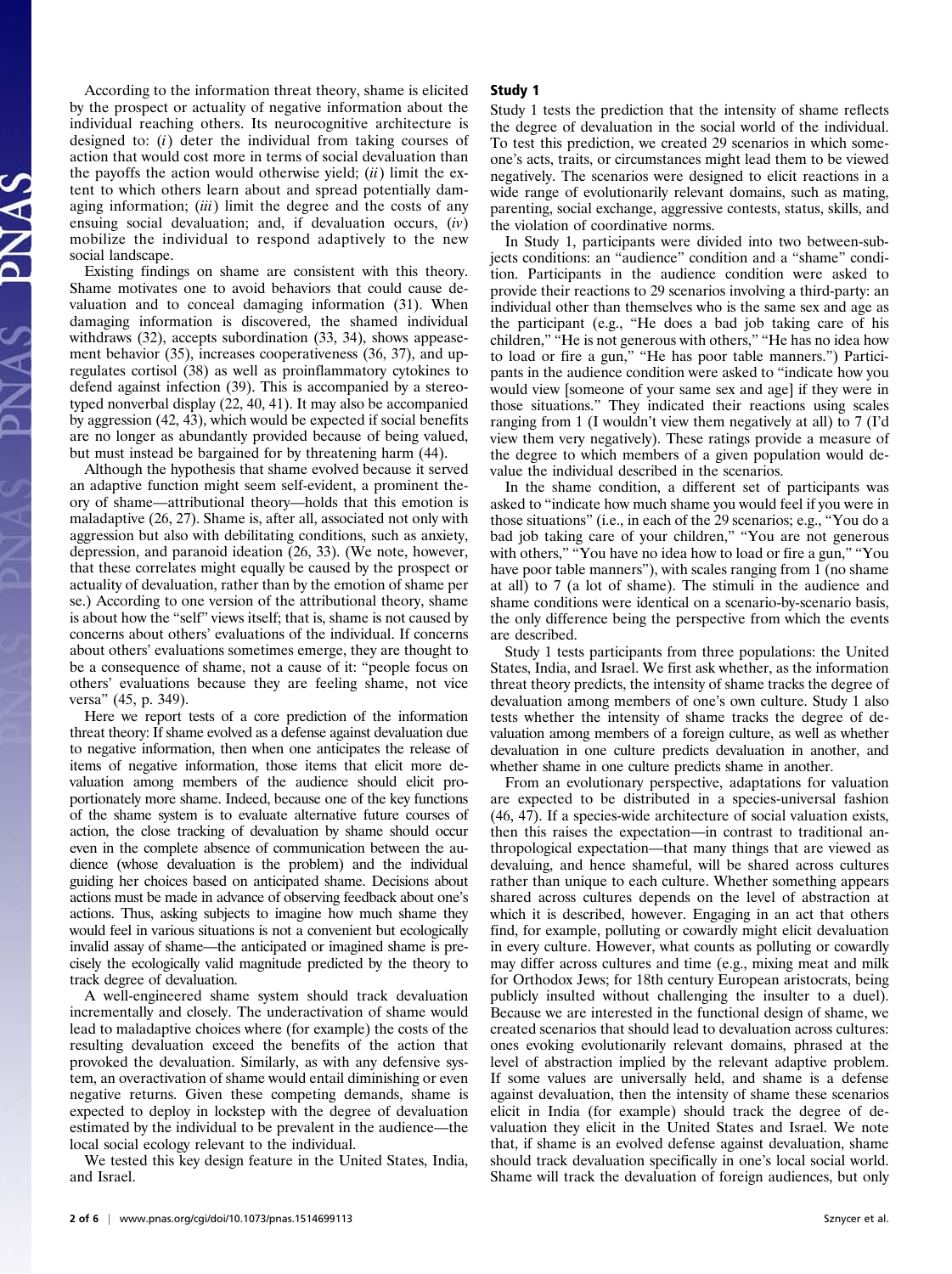to the extent that the valuations of foreign and local audiences are in agreement with each other. If these valuations are uncorrelated, however, the relationship between shame and foreign devaluation should dissolve.

Within-Country Results. We first present the devaluation and shame results for each country. The scenarios as well as the shame and devaluation means and standard deviations for each scenario and each country are provided in *[SI Appendix](http://www.pnas.org/lookup/suppl/doi:10.1073/pnas.1514699113/-/DCSupplemental/pnas.1514699113.sapp.pdf)*, Table S1. Mean devaluation ratings ranged from 1.51 to 6.36 in the United States, 2.21–5.87 in India, and 1.47–6.59 in Israel.

1. Social devaluation: Do participants within a given country agree on how negatively they would view the target individual in each of these scenarios?

Yes. To measure agreement among raters on how discrediting these situations are relative to one another, we computed the intraclass correlations (ICC) for each sample. These correlations were high: ICC  $(2,59) = .99$  in the United States, ICC  $(2,85) = .97$  in India, and ICC  $(2,83) = .99$  in Israel. In other words, there was widespread agreement among participants about the extent to which the individuals described in these scenarios would be viewed negatively.

2. Shame: Do participants within a given country agree on how much shame they would feel if they found themselves in these scenarios?

Yes. The intraclass correlations for shame were also high: ICC  $(2,59) = .97$  in the United States, ICC  $(2,70) = .97$  in India, and ICC  $(2,82) = .99$  in Israel. (Mean shame ratings ranged from 2.17) to 6.49 in the United States, 2.43–6.00 in India, and 1.90–6.76 in Israel.) Thus, participants agreed about the extent to which they would feel shame in these situations.

3. Does audience devaluation predict feelings of shame? In other words, do the negative evaluations of others predict how much shame you would feel if you found yourself in these situations?

Yes (see Table 1, diagonal values). For each scenario we calculated the mean shame ratings provided by participants in the shame condition, and the mean devaluation ratings provided by participants in the audience condition. Shame and devaluation means were highly correlated with one another in each country, with a mean r of .72 and a range of rs of .67-.79. Scatter plots and regression lines for each country are shown in Fig. 1.

Recall that the shame and devaluation ratings originated from different participants. Consequently, these high correlations cannot be attributed to participants matching their devaluation and shame ratings (SI Appendix, Study S1[, and Tables S4](http://www.pnas.org/lookup/suppl/doi:10.1073/pnas.1514699113/-/DCSupplemental/pnas.1514699113.sapp.pdf)–[S6 and](http://www.pnas.org/lookup/suppl/doi:10.1073/pnas.1514699113/-/DCSupplemental/pnas.1514699113.sapp.pdf) [S9\)](http://www.pnas.org/lookup/suppl/doi:10.1073/pnas.1514699113/-/DCSupplemental/pnas.1514699113.sapp.pdf). Furthermore, the calibration of shame to devaluation is finely graded—it cannot be explained by a categorical distinction between situations eliciting high versus low devaluation (Fig. 1).

Between-Country Results. Some actions, traits, and situations elicit devaluation (and shame) in some cultures but not others (48). However, if species-typical valuation mechanisms exist, then there will be situations that provoke social devaluation (and elicit

### Table 1. Studies 1a–1c

| Shame                | Devaluation          |          |          |
|----------------------|----------------------|----------|----------|
|                      | <b>United States</b> | India    | Israel   |
| <b>United States</b> | $69***$              | $.63***$ | $.74***$ |
| India                | $.63***$             | $.79***$ | $.72***$ |
| Israel               | $.59**$              | $.55**$  | $.67***$ |

Correlations between shame and devaluation within- and betweencountries. Coefficients are Pearson's rs.  $** P < .01$ ,  $*** P < .001$ . The correlations involving Israel are based on the subset of 24 scenarios run in Israel; the other correlations are based on the full set of 29 scenarios.



Fig. 1. Studies 1a–1c. Scatter plots and regression lines: Shame as a function of devaluation. Each point represents the mean devaluation rating and mean shame rating of one scenario. Bars represent SEs. Shame and devaluation ratings were given by different sets of subjects. (A) United States sample, (B) India sample, (C) Israel sample.  $n(A) = n(B) = 29$ ;  $n(C) = 24$ .

shame) across cultures (49; see also refs. 50 and 51). The between-country analyses test this hypothesis.

4. Social devaluation: Do participants across countries agree on how negatively they would view the individuals in these scenarios?

Yes. To test for between-country agreement in devaluation, we computed the extent to which the mean devaluation ratings were correlated across countries. There was a high degree of agreement on the extent to which a given situation would provoke devaluation among: (i) Americans and Indians,  $r(27) = .87$ ,  $P = 10^{-9}$ ; (ii) Americans and Israelis,  $r(22) = .95$ ,  $P = 10^{-11}$ ; and (iii) Indians and Israelis,  $r(22) = .86$ ,  $P = 10^{-7}$ .

5. Shame: Do participants across countries agree on how much shame they would feel if they found themselves in these situations?

Yes. To test for between-country agreement in shame, we computed the extent to which the mean shame ratings were correlated across countries. There was a high degree of agreement on the extent to which a given situation would elicit shame among: (*i*) Americans and Indians,  $r(27) = .77$ ,  $P = 10^{-6}$ ; (*ii*) Americans and Israelis,  $r(22) = .92$ ,  $P = 10^{-9}$ ; and (iii) Indians and Israelis,  $r(22) = .80$ ,  $P = 10^{-5}$ .

6. Does shame in a given country track devaluation in the other countries?

The shame elicited in each country was strongly correlated with the devaluation from the other two countries, with a range of rs of .55–.74 (see Table 1, off-diagonal values). The average of these six between-country correlations was  $r = .64$ , very close to the correlations between devaluation and shame found within each country (mean  $r = .72$ ). Indeed, in no case did shame correlate significantly more highly with within-country devaluation than with between-country devaluation (Ps for the difference tests: .23– .90). In other words, the shame elicited by these scenarios tracked the devaluation of foreign audiences as strongly as it tracked the devaluation of domestic audiences.

Shame will track devaluation by foreign audiences, but only when foreign and local audiences agree in their valuations. When they disagree, the relationship between shame and foreign devaluation should weaken or dissolve. To test this prediction, we conducted a follow-up study using scenarios constructed to elicit:  $(i)$  similar levels of shame in India and the United States,  $(ii)$  more shame in India, or  $(iii)$  more shame in the United States [the latter two types of scenarios were based on anthropological (50) and historical (52) reports, as well as a website with advice to visitors to India (53) and advice from bicultural informants]. As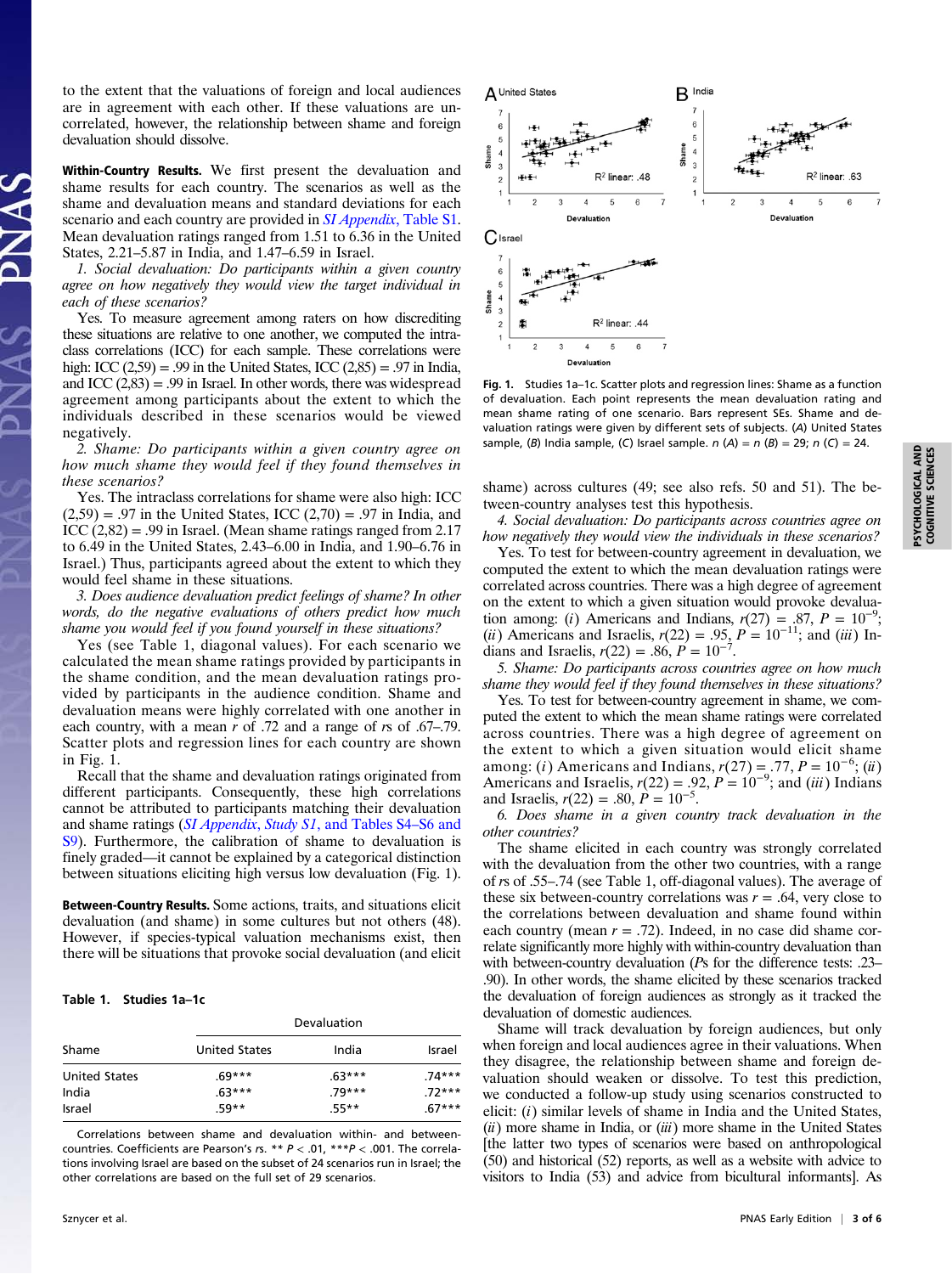predicted, shame tracked the devaluation of foreign audiences when the valuations of foreign and local audiences were correlated, but it failed to track foreign audiences when the valuations of foreign and local audiences were uncorrelated ([SI Appendix](http://www.pnas.org/lookup/suppl/doi:10.1073/pnas.1514699113/-/DCSupplemental/pnas.1514699113.sapp.pdf), Study S2, and Ta[bles S7, S8, and S10](http://www.pnas.org/lookup/suppl/doi:10.1073/pnas.1514699113/-/DCSupplemental/pnas.1514699113.sapp.pdf)).

#### Study 2

Study 1 showed that shame closely tracks audience devaluation. But are the effects of social devaluation specific to shame? Study 2 was designed to answer this question by also assaying two other emotions: sadness and anxiety. These emotions were selected because they often co-occur with shame (26, 33), but are unlikely to be construed as synonyms for it, unlike "embarrassment" and "guilt" (32, 54) ([SI Appendix](http://www.pnas.org/lookup/suppl/doi:10.1073/pnas.1514699113/-/DCSupplemental/pnas.1514699113.sapp.pdf), Study S1). However, neither sadness nor anxiety appears to be (uniquely) designed for minimizing audience devaluation (55, 56). The prediction here is that shame tracks devaluation more closely than sadness and anxiety do. Study 2 was conducted in the United States and India.

The scenarios as well as the devaluation and emotion means and SDs for each scenario and each country are provided in [SI](http://www.pnas.org/lookup/suppl/doi:10.1073/pnas.1514699113/-/DCSupplemental/pnas.1514699113.sapp.pdf) Appendix[, Tables S2 and S3](http://www.pnas.org/lookup/suppl/doi:10.1073/pnas.1514699113/-/DCSupplemental/pnas.1514699113.sapp.pdf).

1. Do participants agree on the extent to which a situation would elicit devaluation, shame, sadness and anxiety?

Yes. As before, participants agreed on how negatively they would evaluate the target individual across the scenarios: ICC  $(2,48) = .98$  (United States), ICC  $(2,38) = .92$  (India). They also agreed on how much they would feel each emotion if they found themselves in these situations. In the United States and India, respectively: ICC  $(2,51) = .96$  and ICC  $(2,35) = .87$  for shame, ICC  $(2,51) = .97$  and ICC  $(2,39) = .92$  for sadness, and ICC  $(2,50) = .97$  and ICC  $(2,39) = .86$  for anxiety.

2. Does shame track audience devaluation, and does it do so better than sadness and anxiety?

Yes, and yes. The extent to which a scenario would elicit devaluation in an audience positively predicted the intensity of shame participants would feel when imagining themselves in that scenario,  $r(27) = .79$ ,  $P = 10^{-6}$  (United States);  $r(27) = .82$ ,  $P = 10^{-7}$  (India). Devaluation and anxiety correlated somewhat in the United States,  $r(27) = .37$  ( $P = 0.05$ ) and in India,  $r(27) = .57$ ,  $P = .0014$ . These correlations are descriptively lower than the correlations between devaluation and shame, and the differences are significant in the United States,  $z = 2.46$ ,  $P = .014$ , and marginally significant in India,  $z = 1.84$ ,  $P = .066$ . The correlation between sadness and devaluation was not significantly different from zero in the United States,  $r(27) = .23$ ,  $P = .22$ , and was marginally significant in India,  $r(27) = .36$ ,  $P = .056$ . These correlations are significantly lower than the correlations between devaluation and shame:  $z = 3.02$ ,  $P = .003$  (United States);  $z = 2.81, P = .005$  (India).

Recall that the devaluation, shame, sadness, and anxiety ratings originated from different participants. Nevertheless, there were high correlations between the three emotions: for shame and anxiety,  $r(27) = .77$ ,  $P = 10^{-5}$  (United States);  $r(27) = .82$ ,  $P = 10^{-7}$  (India); for shame and sadness  $r(27) = .65$ ,  $P = .0002$ (United States);  $r(27) = .64$ ,  $P = .0002$  (India); and for sadness and anxiety,  $r(27) = .87$ ,  $P = 10^{-9}$  (United States);  $r(27) = .84$ ,  $P = 10^{-7}$  (India). The fact that audience devaluation predicted shame more strongly than it predicted the other emotions is particularly telling given that the three emotions were highly correlated with one another.

To more clearly assess the associations between the emotions and devaluation, we regressed devaluation simultaneously on shame, anxiety, and sadness. Shame continued to predict devaluation even after controlling for the other two emotions  $[β = 1.22, P = 10<sup>-7</sup>$  (United States);  $β = 1.03, P = 10<sup>-4</sup>$  (India). Meanwhile, neither anxiety  $\beta = -0.36$ ,  $P = .13$  (United States);  $β = -0.07, P = .79$  (India)] nor sadness  $β = -0.24, P = .24$ (United States);  $\beta = -0.24$ ,  $P = .23$  (India)] displayed unique

associations with devaluation. This implies that the significant and marginal zero-order correlations between devaluation and anxiety and between devaluation and sadness were artifacts of their association with shame.

In sum, the match between audience devaluation and shame is specific; it does not generalize to these other emotions, even when they coactivate with shame.

#### **Discussion**

These findings support the hypothesis that shame is an adaptation designed to counter the threat of being socially devalued. In particular, we showed that shame in the individual closely tracks devaluation in the individual's social ecology—what one expects of a defensive system engineered to balance the competing demands of effectiveness and economy by steering between oversensitivity to devaluation on the one hand and reckless disregard of it on the other. Moreover, the deployment of shame is specific: Emotions that coactivate with shame, such as sadness and anxiety, fail to track devaluation. These data are problematic for theories in which shame is a pathology to which others' views are irrelevant.

It is worth noting how closely shame ratings tracked devaluation ratings, despite the fact that these ratings were given by different sets of participants. For shame to track devaluation, the shame system must possess accurate information about how strongly the local audience will devalue individuals as a function of their actions or traits. Considerations of parsimony suggest that both are informed by a common underlying logic of social valuation.

The agreement across cultures, and not just within them, on shame, devaluation, and their interrelationship is also noteworthy. Nonevolutionary views conceptualize cultures as being richly and arbitrarily different from each other (57). If this were true, then what cultures devalue and what makes members of different cultures ashamed should be substantially different. Indeed, shame in particular has been argued to heavily rely on culturespecific schemas (58, 59). A stark version of this is the distinction some anthropologists make between shame cultures and guilt cultures  $(58)$ . However, if  $(i)$  shame is a human-universal adaptation designed to defend against devaluation by members of one's local social ecology, and  $(ii)$  there is a species-wide architecture of social valuation, drawing on a species-typical array of evaluative adaptations for mating, reciprocity, kinship, coalitions, disease avoidance, and so on, then there ought to be robust similarities from culture to culture in shame, devaluation, and their relationship. This view gracefully explains not only the high degree of within-culture consistency or consensus (60) but also the between-culture consistency that we predicted and found. We cannot, of course, rule out the possibility that elements of shared cultural phylogeny (e.g., the use of English in the United States and India) or convergent evolution in transmitted culture led to these cross-cultural consistencies (see, e.g., ref. 61). Studies with a larger array of more distantly related cultures could address these issues. Either way, under the information threat theory, shame should track foreign audiences only to the extent that the latter's valuations correlate with the valuations of local audiences; we have found support for this hypothesis *([SI Appendix](http://www.pnas.org/lookup/suppl/doi:10.1073/pnas.1514699113/-/DCSupplemental/pnas.1514699113.sapp.pdf), Study S2)*.

The data reported are correlations; so does devaluation cause shame (as hypothesized here) or does shame cause devaluation? The shame-causes-devaluation link seems unlikely. The experimental manipulation of criticism and publicity reliably boosts shame (23, 38, 62, 63). In contrast, displays of shame or embarrassment attenuate an audience's devaluing response when the audience and the offender share common knowledge about the discrediting act (35, 64, 65). The averted gaze and slumped posture of the shame display may lead to audience devaluation when the audience has not witnessed a discrediting act (20, 22).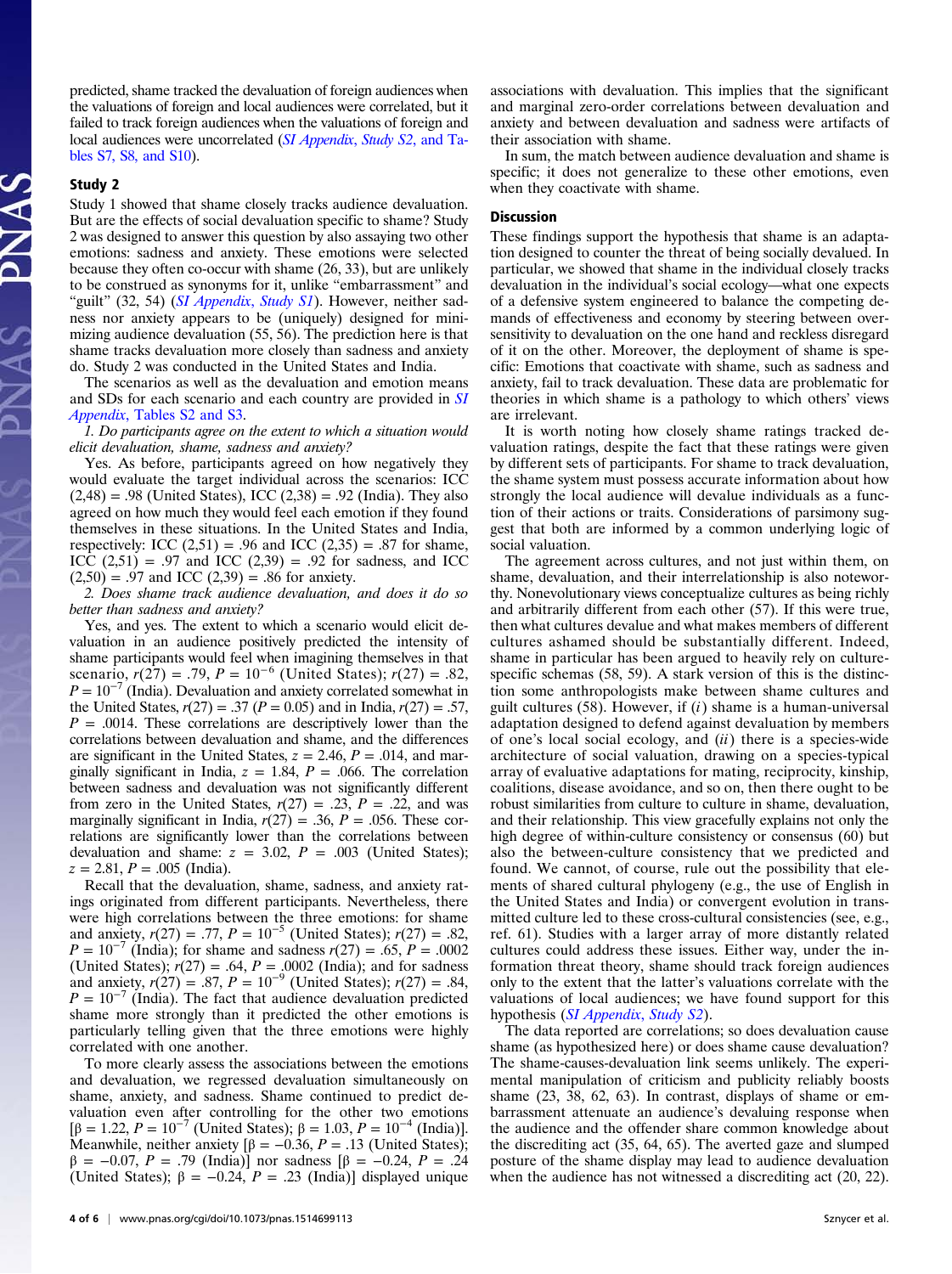However, a straightforward explanation is that the shame display leads the audience to infer discrediting behavior or reduced status on the part of the individual exhibiting shame (65). In sum, the observed association between shame and devaluation more plausibly reflects the causal link from devaluation to shame hypothesized by the information threat theory.

The theoretical proposals of various evolutionarily oriented shame researchers substantially overlap; these researchers agree, for example, that shame is a product of natural selection, that shame is sensitive to other people's evaluations of the self, that shame both deals with and anticipates threats, and that shame motivates remedial behavior (19–23). There do, however, remain differences. According to one view (21, 22), for example, shame is activated by violating a cultural norm, and "functions to enhance conformity to cultural standards for behavior that form the basis for much cooperation" (22, p. 174). The scope of the information threat theory, however, is broader than norm-governed cooperation and coordination: Shame should also be triggered by any trait, action, situation, or circumstance that would lead you to be devalued by any individual or set of individuals who can affect your welfare. Moreover, under the information threat theory, shame functions to limit information-triggered devaluation rather than to enhance conformity. The current studies are not well suited to test among different evolutionary theories of shame. Future work should test between these theories.

If the threat of devaluation is the adaptive problem the shame system evolved to solve, what other design features should shame have? First, individuals with characteristics that render them less vulnerable to devaluation by others (like strength, attractiveness, entrenched status) should, other things being equal, be less prone to shame (24). Second, the variation in the nature of the other party or parties that form an audience should lead to systematic variation in shame intensity. For example, more aggressively formidable audiences should be more shame-provoking than weaker ones, other things being equal (22). Third, shameproneness should be a function of the ease with which new relationships can be established to compensate for degraded relationships when devaluation occurs (24).

Indeed, many of the phenomena established in the shame literature have functional interpretations in this framework. Shame is known to mobilize withdrawal (32, 34), which protects the shamed individual against acts immediately motivated by devaluation, and may weaken the formation of common knowledge of the shameful act (66). Submission (33), appeasement (35), and cooperation (37), each would function to increase the value of the shamed individual after devaluation. Aggression sometimes occurs (42, 43), which is expected when threatening or inflicting harm is a cost-effective way of preventing the spread of negative information or when it is the best way to bargain for better treatment.

More broadly, the current results help to locate shame within a functionally interlinked architecture of social emotions that also includes anger, gratitude, pride, and guilt. Although each of these emotions has different hypothesized evolved functions, they all depend on an underlying evolved welfare trade-off psychology (67, 68). Briefly, the function of anger, for example, is to orchestrate bargaining tactics when others put too low a weight on the individual's welfare; the function of gratitude is to consolidate a higher level of cooperation when the system detects that an unexpectedly high weight has been put on one's welfare; the function of pride is to motivate the individual to publicize (and achieve) traits or acts that enhance valuation by others; the function of shame is to limit reductions in the weight placed on one's welfare by an audience; the function of guilt is to prevent or remedy events where one put too low a weight on the welfare of another (often unintentionally), independent of whether the other will know it. Within this framework, one can distinguish guilt and shame while seeing why they are related. In guilt, the outcome to be avoided is imposing harm on valued others, something that remains even if they never discover it. In shame, the outcome to be avoided is being devalued by others. One can feel both shame and guilt about the same act, but the functions, internal recalibrations, and outputs are distinct. For example, someone who felt guilt and shame about infidelity might refrain from it, whereas someone who felt shame but not guilt about infidelity might practice it but conceal it. Future work may profitably assess similarities and differences between shame and other emotions, such as guilt and embarrassment (32, 43, 62, 69).

Because shame (like pain) causes personal suffering and sometimes leads to hostile behavior, this emotion has been called "maladaptive" and "ugly" (32, 70). However, an evolutionary– psychological analysis of the existing evidence (35, 62, 71) suggests a different view: this ugly emotion may be the expression of a system that is elegantly designed to deter injurious choices and to make the best of a bad situation.

## Methods

The study procedures were approved by the Institutional Review Boards at the University of California, Santa Barbara and the Ben Gurion University of the Negev. Electronic informed consents were provided at both universities. The data for all the studies are included in [Dataset S1](http://www.pnas.org/lookup/suppl/doi:10.1073/pnas.1514699113/-/DCSupplemental/pnas.1514699113.sd01.xlsx).

#### Study 1.

Sample for Study 1a. Amazon Mechanical Turk (AMT) was used to recruit 122 participants in the United States. Four of them were removed from analyses because of failure to correctly respond to an attention check, leaving an effective sample size of 118 (62 females), with a mean age of 36 y (SD: 14). Sample for Study 1b. AMT was used to recruit 212 participants in India. Fiftyseven of them were removed from analyses because of failure to correctly respond to an attention check, leaving an effective sample size of 155 (59 females), with a mean age of 31  $\gamma$  (SD: 10).

Sample for Study 1c. One hundred sixty-five participants (133 females) were recruited in Israel from a university. Their mean age was 23 y (SD: 2).

Measures. The 29 scenarios are shown in [SI Appendix](http://www.pnas.org/lookup/suppl/doi:10.1073/pnas.1514699113/-/DCSupplemental/pnas.1514699113.sapp.pdf), Table S1. Participants were randomly assigned to either the audience condition or the shame condition. Participants indicated their sex at the outset and the scenarios were sexed appropriately. The materials included the full set of 29 scenarios in the United States and India, and 24 of the 29 scenarios in Israel. In Israel the materials were presented with other questionnaires to be reported in future work. The order in which the scenarios were presented was random across participants. The stimuli were presented in English in the United States and India, and in Hebrew in Israel (in Israel we used the unambiguous and specific shame term: "בושה"–"busha"). The Israel stimuli were first translated from English into Hebrew and then independently back-translated into English to solve inconsistencies between the original and the Hebrew translation.

#### Study 2.

Sample for Study 2a. AMT was used to recruit 201 participants in the United States. One of them was removed from analyses because of failure to correctly respond to an attention check, leaving an effective sample size of 200 (82 females), with a mean age of  $32 \text{ y}$  (SD: 10).

Sample for Study 2b. AMT was used to recruit 179 participants in India. Twentyeight of them were removed from analyses because of failure to correctly respond to an attention check, leaving an effective sample size of 151 (52 females), with a mean age of 32 y (SD: 9).

Measures. Study 2 had four between-subjects conditions: one audience condition assessing devaluation, and three emotion conditions: shame, sadness, and anxiety. The scenarios were the same as in Studies 1a and 1b. The stimuli were presented in English in the United States and India.

ACKNOWLEDGMENTS. We thank Lindsay Vogt, Adrian Jaeggi, Rahul Nirmal, and two anonymous reviewers for their helpful comments; Yana Zlatkin, Danna Gal, Eliya Ziman for their help with data collection in the Israeli sample (Study 1c); and Howard Waldow. This research was supported by a National Institutes of Health Director's Pioneer Award (to L.C.), a grant from the John Templeton Foundation (JTF) (to J.T. and L.C.), and an Israeli Science Foundation Grant 914.14 (to S.S.). The opinions expressed in this publication are those of the authors and do not necessarily reflect the views of the NIH or the JTF.